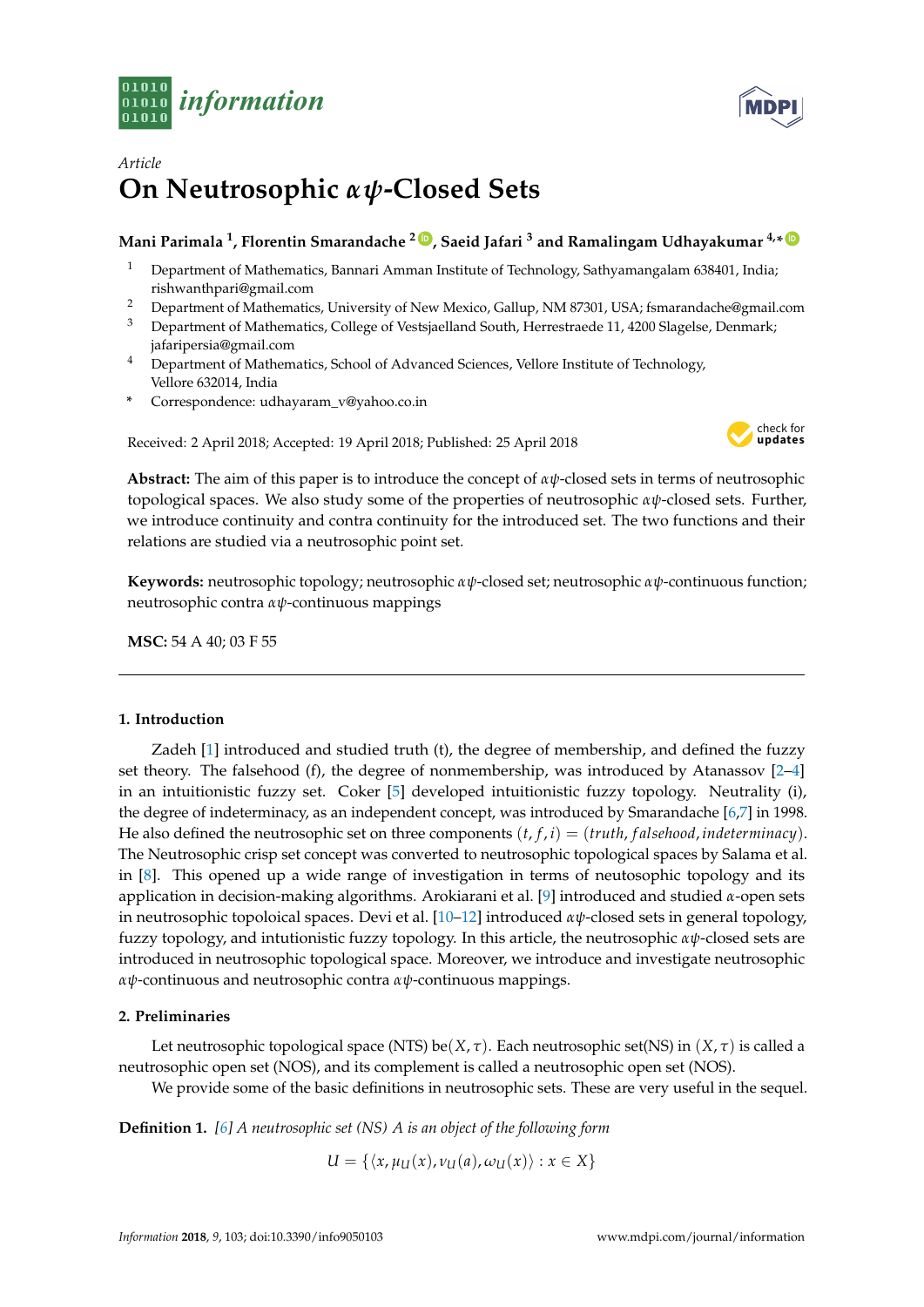*where the mappings*  $\mu_U : X \to I$ ,  $\nu_U : X \to I$ , and  $\omega_U : X \to I$  denote the degree of membership  $(na$ mely  $\mu_U(x)$ , the degree of indeterminacy (namely  $\nu_U(x)$ ), and the degree of nonmembership (namely  $\omega_U(x)$ ) *for each element*  $x \in X$  *to the set*  $U$ *, respectively, and*  $0 \leq \mu_U(x) + \nu_U(x) + \omega_U(x) \leq 3$  *for each*  $a \in X$ *.* 

**Definition 2.** [\[6\]](#page-6-2) Let U and V be NSs of the form  $U = \{ \langle a, \mu_U(x), v_U(x), \omega_U(x) \rangle : a \in X \}$  and  $V = \{\langle x, \mu_V(x), \nu_V(x), \omega_V(x)\rangle : x \in X\}$ . Then

- (i)  $U \subseteq V$  if and only if  $\mu_U(x) \leq \mu_V(x)$ ,  $\nu_U(x) \geq \nu_V(x)$  and  $\omega_U(x) \geq \omega_V(x)$ ;
- $(iii)$   $\overline{U} = \{ \langle x, v_U(x), \mu_U(x), \omega_U(x) \rangle : x \in X \};$
- (iii)  $U \cap V = \{ \langle x, \mu_U(x) \land \mu_V(x), \nu_U(x) \lor \nu_V(x), \omega_U(x) \lor \omega_V(x) \rangle : x \in X \};$
- (iv)  $U \cup V = \{ \langle x, \mu_U(x) \vee \mu_V(x), \nu_U(x) \wedge \nu_V(x), \omega_U(x) \wedge \omega_V(x) \rangle : x \in X \}.$

We will use the notation  $U = \langle x, \mu_U, \nu_U, \omega_U \rangle$  instead of  $U = \{\langle x, \mu_U(x), \nu_U(x), \omega_U(x) \rangle : x \in X\}.$ *The NSs* 0∼ *and* 1∼ *are defined by* 0∼ = { $\langle x, \underline{0}, \underline{1}, \underline{1} \rangle : x \in X$ } *and* 1∼ = { $\langle x, \underline{1}, \underline{0}, \underline{0} \rangle : x \in X$ }.

Let  $r, s, t \in [0,1]$  such that  $r + s + t \leq 3$ . A neutrosophic point (NP)  $p_{(r,s,t)}$  is neutrosophic set defined by

$$
p_{(r,s,t)}(x) = \begin{cases} (r,s,t)(x) & \text{if } x = p \\ (0,1,1) & \text{otherwise.} \end{cases}
$$

*Let f be a mapping from an ordinary set X into an ordinary set Y*. If  $V = \{ \langle y, \mu_V(y), v_V(y), \omega_V(y) \rangle :$  $y \in Y$  *is an NS in Y, then the inverse image of V under f is an NS defined by* 

$$
f^{-1}(V) = \{ \langle x, f^{-1}(\mu_V)(x), f^{-1}(\nu_V)(x), f^{-1}(\omega_V)(x) \rangle : x \in X \}.
$$

*The image of NS*  $U = \{ \langle y, \mu_U(y), v_U(y), \omega_U(y) \rangle : y \in Y \}$  *under f is an NS defined by*  $f(U) = \{ \langle y, f(\mu_U)(y), f(\nu_U)(y), f(\omega_U)(y) \rangle : y \in Y \}$  *where* 

$$
f(\mu_U)(y) = \begin{cases} \sup_{x \in f^{-1}(y)} \mu_U(x), & \text{if } f^{-1}(y) \neq 0 \\ 0 & \text{otherwise} \end{cases}
$$

$$
f(\nu_U)(y) = \begin{cases} \inf_{x \in f^{-1}(y)} \nu_U(x), & \text{if } f^{-1}(y) \neq 0 \\ 1 & \text{otherwise} \end{cases}
$$

$$
f(\omega_U)(y) = \begin{cases} \inf_{x \in f^{-1}(y)} \omega_U(x), & \text{if } f^{-1}(y) \neq 0 \\ 1 & \text{otherwise} \end{cases}
$$

*for each*  $y \in Y$ .

**Definition 3.** *[\[8\]](#page-6-4) A neutrosophic topology (NT) in a nonempty set X is a family τ of NSs in X satisfying the following axioms:*

*(NT1)* 0∼, 1<sup>∼</sup> ∈ *τ; (NT2)*  $G_1 \cap G_2 \in \tau$  *for any*  $G_1, G_2 \in \tau$ *; (NT3)*  $\cup G_i \in \tau$  *for any arbitrary family*  $\{G_i : i \in J\} \subseteq \tau$ *.* 

**Definition 4.** *[\[8\]](#page-6-4) Let U be an NS in NTS X. Then*

*Nint*(*U*) =  $\cup$ {*O* : *O* is an NOS in X and  $O \subset U$ } is called a neutrosophic interior of U; *Ncl*(*U*) =  $\cap$ {*O* : *O* is an NCS in X and  $O \supseteq U$ } is called a neutrosophic closure of U.

**Definition 5.** [\[8\]](#page-6-4) Let  $p_{(r,s,t)}$  be an NP in NTS X. An NS U in X is called a neutrosophic neighborhood (NN) *of*  $p_{(r,s,t)}$  *if there exists an NOS V in X such that*  $p_{(r,s,t)} \in V \subseteq U$ *.* 

**Definition 6.** [\[9\]](#page-6-5) A subset U of a neutrosophic space  $(X, \tau)$  is called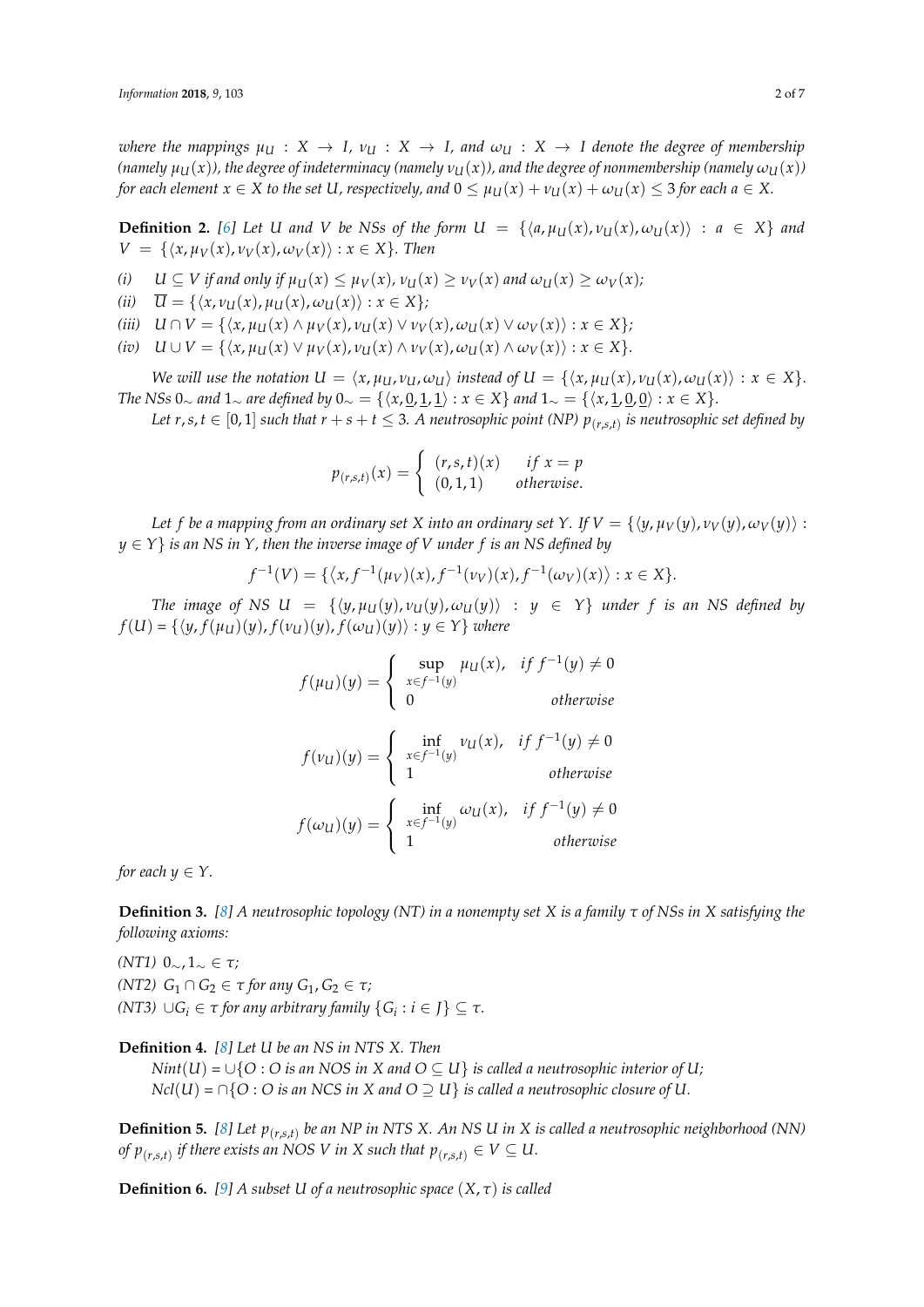- 1. *a neutrosophic pre-open set if*  $U \subseteq Nint(Ncl(U))$ *, and a neutrosophic pre-closed set if*  $Ncl(Nint(U)) \subseteq U$ ,
- 2. *a neutrosophic semi-open set if*  $U \subseteq Ncl(Nint(U))$ *, and a neutrosophic semi-closed set if*  $Nint(Ncl(U)) \subseteq U$ ,
- *3. a neutrosophic α-open set if U* ⊆ *Nint*(*Ncl*(*Nint*(*U*)))*, and a neutrosophic α-closed set if*  $Ncl(Nint(Ncl(U))) \subseteq U$ .

*The pre-closure (respectively, semi-closure and α-closure) of a subset U of a neutrosophic space* (*X*, *τ*) *is the intersection of all pre-closed (respectively, semi-closed, α-closed) sets that contain U and is denoted by N pcl*(*U*) *(respectively, Nscl*(*U*) *and Nαcl*(*U*)*).*

**Definition 7.** *A subset A of a neutrosophic topological space*  $(X, \tau)$  *is called* 

- 1. *a neutrosophic semi-generalized closed (briefly, Nsg-closed) set if Nscl*( $U \subseteq G$  *whenever*  $U \subseteq G$  *and*  $G$ *is neutrosophic semi-open in*  $(X, \tau)$ *;*
- *2. a neutrosophic Nψ-closed set if Nscl*(*U*)  $\subseteq$  *G whenever U*  $\subseteq$  *G and G is Nsg-open in* (*X*, *τ*).

#### **3. On Neutrosophic** *αψ***-Closed Sets**

**Definition 8.** *A neutrosophic αψ-closed (Nαψ-closed) set is defined as if*  $N\psi cI(U) \subseteq G$  *whenever*  $U \subseteq G$ *and G is an Nα-open set in* (*X*, *τ*)*. Its complement is called a neutrosophic αψ-open (Nαψ-open) set.*

**Definition 9.** *Let U be an NS in NTS X. Then*

*N* $α$  $ψ$ *int*( $U$ ) =  $\cup$ { $O : O$  *is an N* $α$  $ψ$  $OS$  *in X and*  $O ⊆ U$ } *is said to be a neutrosophic*  $α$  $ψ$ *-interior of*  $U$ *; N* $α$ ψ $c$ l(*U*) =  $\cap$ {*O* : *O is an NαψCS in X and O*  $\supseteq$  *U*} *is said to be a neutrosophic*  $αψ$ *-closure of U.* 

**Theorem 1.** *All Nα-closed sets and N-closed sets are Nαψ-closed sets.*

**Proof.** Let *U* be an *Nα*-closed set, then  $U = N\alpha c l(U)$ . Let  $U \subseteq G$ , where *G* is  $N\alpha$ -open. Since *U* is *Nα*-closed, *Nψcl*(*U*) ⊆ *Nαcl*(*U*) ⊆ *G*. Thus, *U* is *Nαψ*-closed. □

**Theorem 2.** *Every Nsemi-closed set in a neutrosophic set is an Nαψ-closed set.*

**Proof.** Let *U* be an *N*semi-closed set in  $(X, \tau)$ , then  $U = Nscl(U)$ . Let  $U \subseteq G$ , where *G* is  $N\alpha$ -open in  $(X, \tau)$ . Since *U* is *Nsemi-closed,*  $N\psi cl(U) \subseteq Nsl(U) \subseteq G$ *. This shows that <i>U* is  $N\alpha\psi$ -closed set.

The converses of the above theorems are not true, as can be seen by the following counter example.  $\square$ 

**Example 1.** Let  $X = \{u, v, w\}$  and neutrosophic sets  $G_1, G_2, G_3, G_4$  be defined by

$$
G_1 = \langle x, (\frac{u}{0.3}, \frac{v}{0.4}, \frac{w}{0.2}), (\frac{u}{0.5}, \frac{v}{0.1}, \frac{w}{0.2}), (\frac{u}{0.2}, \frac{v}{0.5}, \frac{w}{0.6}) \rangle
$$
  
\n
$$
G_2 = \langle x, (\frac{u}{0.6}, \frac{v}{0.3}, \frac{w}{0.4}), (\frac{u}{0.1}, \frac{v}{0.5}, \frac{w}{0.1}), (\frac{u}{0.3}, \frac{v}{0.2}, \frac{w}{0.5}) \rangle
$$
  
\n
$$
G_3 = \langle x, (\frac{u}{0.6}, \frac{v}{0.4}, \frac{w}{0.4}), (\frac{u}{0.1}, \frac{v}{0.1}, \frac{w}{0.1}), (\frac{u}{0.2}, \frac{v}{0.2}, \frac{w}{0.5}) \rangle
$$
  
\n
$$
G_4 = \langle x, (\frac{u}{0.3}, \frac{v}{0.3}, \frac{w}{0.2}), (\frac{u}{0.5}, \frac{v}{0.2}, \frac{w}{0.2}), (\frac{u}{0.3}, \frac{v}{0.5}, \frac{w}{0.6}) \rangle
$$
  
\n
$$
G_5 = \langle x, (\frac{u}{0.3}, \frac{v}{0.3}, \frac{w}{0.3}), (\frac{u}{0.5}, \frac{v}{0.5}, \frac{w}{0.4}), (\frac{u}{0.3}, \frac{v}{0.5}, \frac{w}{0.3}) \rangle
$$
  
\n
$$
G_6 = \langle x, (\frac{u}{0.6}, \frac{v}{0.4}, \frac{v}{0.5}), (\frac{u}{0.1}, \frac{v}{0.3}, \frac{w}{0.1}), (\frac{u}{0.3}, \frac{v}{0.3}, \frac{w}{0.4}) \rangle
$$
  
\n
$$
G_7 = \langle x, (\frac{u}{0.2}, \frac{v}{0.3}, \frac{w}{0.3}), (\frac{u}{0.5}, \frac{v}{0.5}, \frac{w}{0.2}), (\frac{u}{0.3}, \frac{v}{0.3}, \frac{w}{0.3}) \rangle
$$

Let  $\tau = \{0, G_1, G_2, G_3, G_4, 1\}$ . Here,  $G_6$  is an Na open set, and N $\psi cl(G_5) \subseteq G_6$ . Then  $G_5$  is Na $\psi$ -closed in  $(X, \tau)$  but is not Na-closed; thus, it is not N-closed and G<sub>7</sub> is Na $\psi$ -closed in  $(X, \tau)$ , but not *Nsemi-closed.*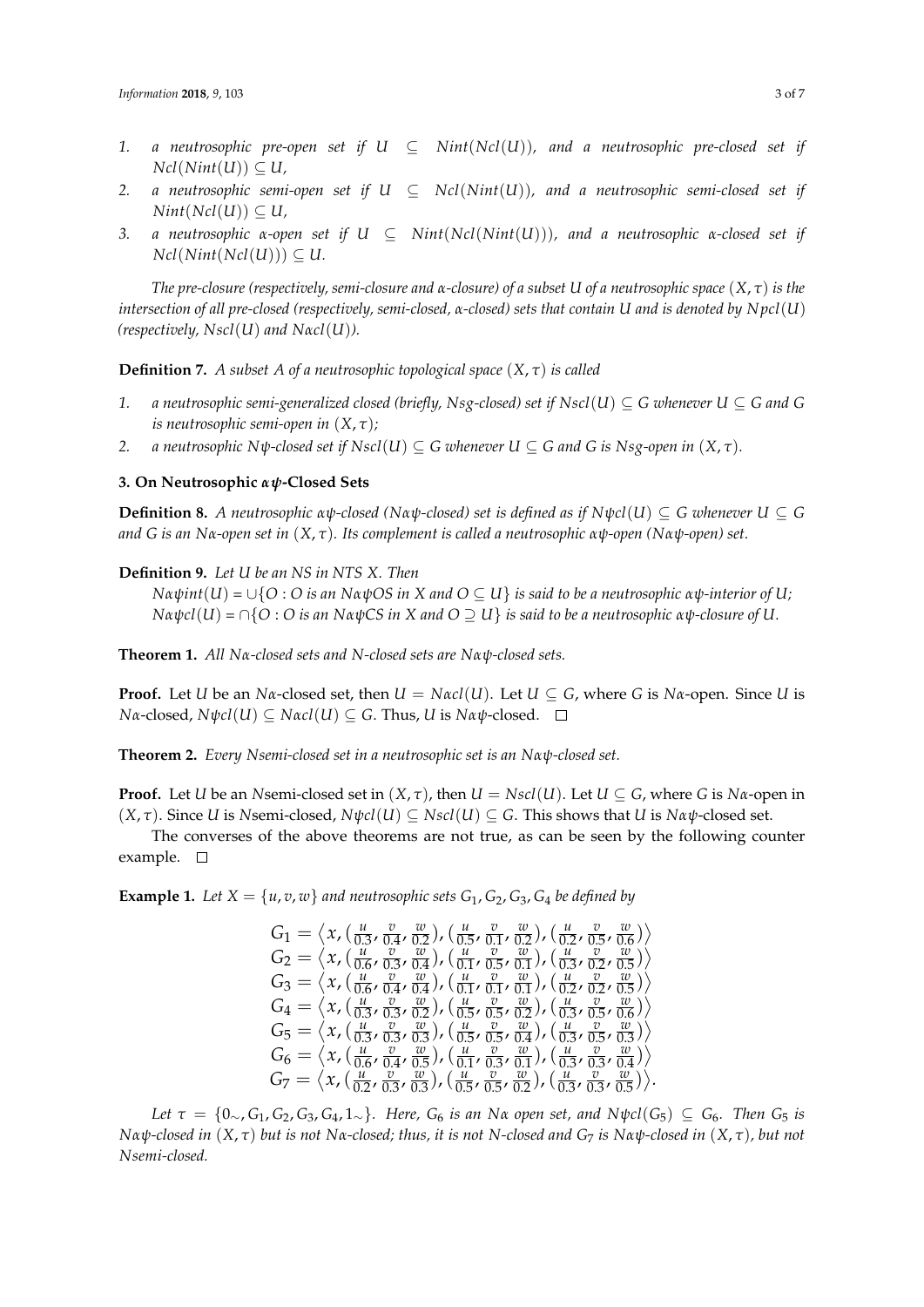**Theorem 3.** Let  $(X, \tau)$  be an NTS and let  $U \in NS(X)$ . If U is an Na $\psi$ -closed set and  $U \subseteq V \subseteq$ *Nψcl*(*U*)*, then V is an Nαψ-closed set.*

**Proof.** Let *G* be an *Na*-open set such that  $V \subseteq G$ . Since  $U \subseteq V$ , then  $U \subseteq G$ . But *U* is *Na* $\psi$ -closed, so  $N\psi cl(U) \subseteq G$ , since  $V \subseteq N\psi cl(U)$  and  $N\psi cl(V) \subseteq N\psi cl(U)$  and hence  $N\psi cl(V) \subseteq G$ . Therefore V is an *Nαψ*-closed set.

**Theorem 4.** *Let U be an Nαψ-open set in X and N* $ψint(U) ⊆ V ⊆ U$ *, then V is Nα* $ψ$ *-open.* 

**Proof.** Suppose *U* is *Nαψ*-open in *X* and  $N\psi int(U) \subseteq V \subseteq U$ . Then  $\overline{U}$  is  $N\alpha\psi$ -closed and  $\overline{U} \subseteq \overline{V} \subseteq$ *N* $\psi$ *cl*( $\overline{U}$ ). Then  $\overline{U}$  is an *Nαψ*-closed set by Theorem 3.5. Hence, *V* is an *Nαψ*-open set in *X*.  $\square$ 

**Theorem 5.** An NS U in an NTS  $(X, \tau)$  is an Nαψ-open set if and only if  $V \subset N\psi$ int $(U)$ *whenever V is an N* $\alpha$ -closed set and  $V \subseteq U$ .

**Proof.** Let *U* be an *Nαψ*-open set and let *V* be an *Nα*-closed set such that  $V \subseteq U$ . Then  $\overline{U} \subseteq \overline{V}$ and hence  $N\psi cl(\overline{U}) \subset \overline{V}$ , since  $\overline{U}$  is  $N\alpha\psi$ -closed. But  $N\psi cl(\overline{U}) = \overline{N\psi int(U)}$ , so  $V \subset N\psi int(U)$ . Conversely, suppose that the condition is satisfied. Then  $\overline{N\psi int(U)} \subseteq \overline{V}$  whenever  $\overline{V}$  is an  $N\alpha$ -open set and  $\overline{U} \subseteq \overline{V}$ . This implies that  $N\psi cl(\overline{U}) \subseteq \overline{V} = G$ , where *G* is  $N\alpha$ -open and  $\overline{U} \subseteq G$ . Therefore,  $\overline{U}$  is *Nαψ*-closed and hence *U* is *Nαψ*-open.

**Theorem 6.** Let *U* be an  $\text{N}\alpha\psi$ -closed subset of  $(X, \tau)$ . Then  $\text{N}\psi cl(U) - U$  does not contain any non-empty *Nαψ-closed set.*

**Proof.** Assume that *U* is an *Nαψ*-closed set. Let *F* be a non-empty *Nαψ*-closed set, such that  $F \subseteq N\psi cl(U) - U = N\psi cl(U) \cap \overline{U}$ . i.e.,  $F \subseteq N\psi cl(U)$  and  $F \subseteq \overline{U}$ . Therefore,  $U \subseteq \overline{F}$ . Since  $\overline{F}$ is an Na $\psi$ -open set, N $\psi$ cl $(U) \subseteq \overline{F} \Rightarrow F \subseteq (N\psi$ cl $(U) - U) \cap (\overline{N\psi}$ cl $(U)) \subseteq N\psi$ cl $(U) \cap \overline{N\psi}$ cl $(U)$ . i.e.,  $F \subseteq \phi$ . Therefore, *F* is empty.  $\Box$ 

**Corollary 1.** *Let U be an Nαψ-closed set of* (*X*, *τ*)*. Then Nψcl*(*U*)*-U does not contain anynon-empty N-closed set.*

**Proof.** The proof follows from the Theorem 3.9.  $\Box$ 

**Theorem 7.** *If U is both Nψ-open and Nαψ-closed, then U is Nψ-closed.*

**Proof.** Since *U* is both an *Nψ*-open and *Nαψ*-closed set in *X*, then  $N\psi cI(U) \subseteq U$ . We also have  $U \subseteq N \psi cl(U)$ . Thus,  $N \psi cl(U) = U$ . Therefore, *U* is an  $N \psi$ -closed set in *X*.  $\square$ 

#### **4. On Neutrosophic** *αψ***-Continuity and Neutrosophic Contra** *αψ***-Continuity**

**Definition 10.** *A function*  $f: X \to Y$  *is said to be a neutrosophic*  $\alpha \psi$ *-continuous (briefly,*  $N \alpha \psi$ *-continuous) function if the inverse image of every open set in Y is an Nαψ-open set in X.*

**Theorem 8.** Let  $g : (X, \tau) \to (Y, \sigma)$  be a function. Then the following conditions are equivalent.

- *(i) g is Nαψ-continuous;*
- *(ii) The inverse f* <sup>−</sup><sup>1</sup> (*U*) *of each N-open set U in Y is Nαψ-open set in X.*

**Proof.** The proof is obvious, since  $g^{-1}(\overline{U}) = \overline{g^{-1}(U)}$  for each *N*-open set *U* of *Y*.

**Theorem 9.** *If g* :  $(X, \tau) \to (Y, \sigma)$  *is an Nαψ*-continuous mapping, then the following statements hold:

 $(i)$  *g*( $N \alpha \psi Ncl(U)$ )  $\subset Ncl(g(U))$ , for all neutrosophic sets U in X;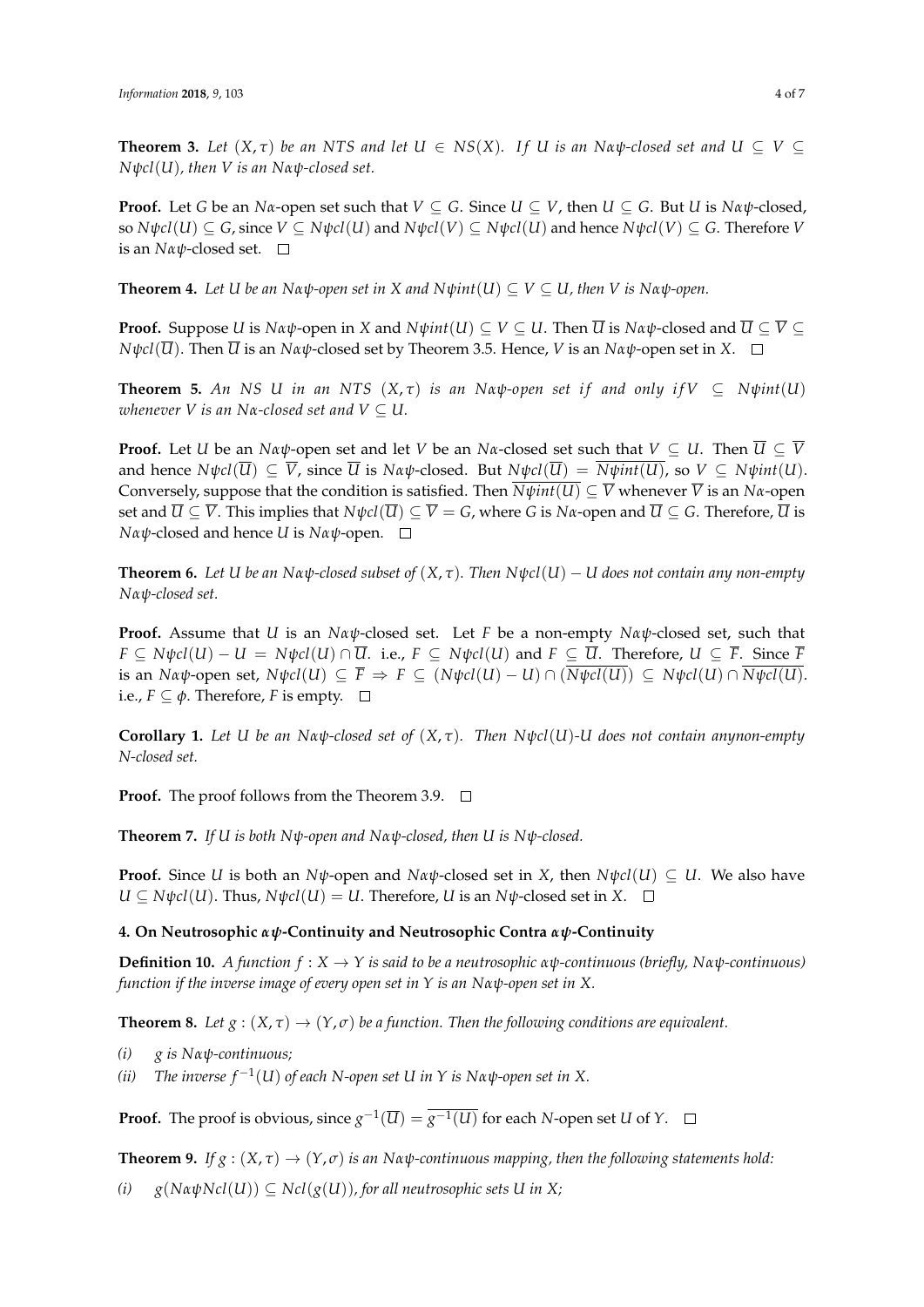$(iii)$   $NαψNcl(g<sup>-1</sup>(V)) ⊆ g<sup>-1</sup>(Ncl(V)),$  for all neutrosophic sets V in Y.

#### **Proof.**

- (i) Since  $Ncl(g(U))$  is a neutrosophic closed set in *Y* and *g* is  $N\alpha\psi$ -continuous, then  $g^{-1}(Ncl(g(U)))$ is *Nαψ*-closed in *X*. Now, since  $U ⊆ g^{-1}(Ncl(g(U))), Nαψcl(U) ⊆ g^{-1}(Ncl(g(U))).$  Therefore,  $g(Na\psi Ncl(U)) \subseteq Ncl(g(U)).$
- (ii) By replacing *U* with *V* in (i), we obtain  $g(Nαψcl(g<sup>-1</sup>(V)))$  ⊆  $Ncl(g(g<sup>-1</sup>(V)))$  ⊆  $Ncl(V)$ .  $Hence, Nαψcl(g<sup>-1</sup>(V)) ⊆ g<sup>-1</sup>(Ncl(V)).$  $\Box$

**Theorem 10.** Let *g* be a function from an NTS  $(X, \tau)$  to an NTS  $(Y, \sigma)$ . Then the following statements *are equivalent.*

- *(i) g is a neutrosophic αψ-continuous function;*
- (ii) For every NP  $p_{(r,s,t)} \in X$  and each NN U of  $g(p_{(r,s,t)})$ , there exists an Nα $\psi$ -open set V such that *p*<sub>(*r*,*s*,*t*) ∈ *V* ⊆ *g*<sup> $-1$ </sup>(*U*)*.*</sub>
- (iii) For every NP  $p_{(r,s,t)} \in X$  and each NN U of  $g(p_{(r,s,t)})$ , there exists an  $\;$  Na $\psi$ -open set V such that  $p_{(r,s,t)} \in V$  and  $g(V) \subseteq U$ .

**Proof.** (*i*)  $\Rightarrow$  (*ii*). If  $p_{(r,s,t)}$  is an NP in *X* and if *U* is an NN of  $g(p_{(r,s,t)})$ , then there exists an NOS *W* in *Y* such that *g*(*p*<sub>(*r*,*s*,*t*)</sub>) ∈ *W* ⊂ *U*. Thus, *g* is neutrosophic *αψ*-continuous, *V* = *g*<sup>-1</sup>(*W*) is an *NαψOset*, and

$$
p_{(r,s,t)} \in g^{-1}(g(p_{(r,s,t)})) \subseteq g^{-1}(W) = V \subseteq g^{-1}(U).
$$

Thus, (ii) is a valid statement.

(*ii*) ⇒ (*iii*). Let  $p_{(r,s,t)}$  be an NP in *X* and let *U* be an NN of  $g(p_{(r,s,t)})$ . Then there exists an *Nα* $\psi$ Oset *U* such that  $p_{(r,s,t)} \in V \subseteq g^{-1}(U)$  by (ii). Thus, we have  $p_{(r,s,t)} \in V$  and  $g(V) \subseteq$  $g(g<sup>-1</sup>(U)) ⊆ U$ . Hence, (iii) is valid.

 $(iii) \Rightarrow (i)$ . Let V be an NO set in Y and let  $p_{(r,s,t)} \in g^{-1}(V)$ . Then  $g(p_{(r,s,t)}) \in g(g^{-1}(V)) \subset V$ . Since *V* is an NOS, it follows that *V* is an NN of *g*(*p*(*r*,*s*,*t*) ). Therefore, from (iii), there exists an *NαψOset U* such that  $p_{(r,s,t)} \in U$  and  $g(U) \subseteq V$ . This implies that

$$
p_{(r,s,t)} \in U \subseteq g^{-1}(g(U)) \subseteq g^{-1}(V).
$$

Therefore, we know that *g* −1 (*V*) is an *NαψOset* in *X*. Thus, *g* is neutrosophic *αψ*-continuous.

**Definition 11.** *A function is said to be a neutrosophic contra αψ-continuous function if the inverse image of each NOS V in Y is an NαψC set in X.*

**Theorem 11.** *Let*  $g : (X, \tau) \to (Y, \sigma)$  *be a function. Then the following assertions are equivalent:* 

*(i) g is a neutrosophic contra αψ-continuous function;*

 $(ii)$ −1 (*V*) *is an Nαψ C set in X, for each NOS V in Y.*

**Proof.** (*i*)  $\Rightarrow$  (*ii*) Let *g* be any neutrosophic contra *αψ*-continuous function and let *V* be any NOS in *Y*. Then  $\overline{V}$  is an NCS in *Y*. Based on these assumptions,  $g^{-1}(\overline{V})$  is an  $N\alpha\psi$ Oset in *X*. Hence,  $g^{-1}(V)$  is an *NαψCset* in *X*.

The converse of the theorem can be proved in the same way.  $\square$ 

**Theorem 12.** Let  $g : (X, \tau) \to (Y, \sigma)$  be a bijective mapping from an NTS(*X*, *T*)*into an* NTS(*Y*, *T*). *The mapping g is neutrosophic contra αψ-continuous, if Ncl(* $g(U)$ *)*  $\subseteq g(Na\psi int(U))$ , *for each NS U in X.*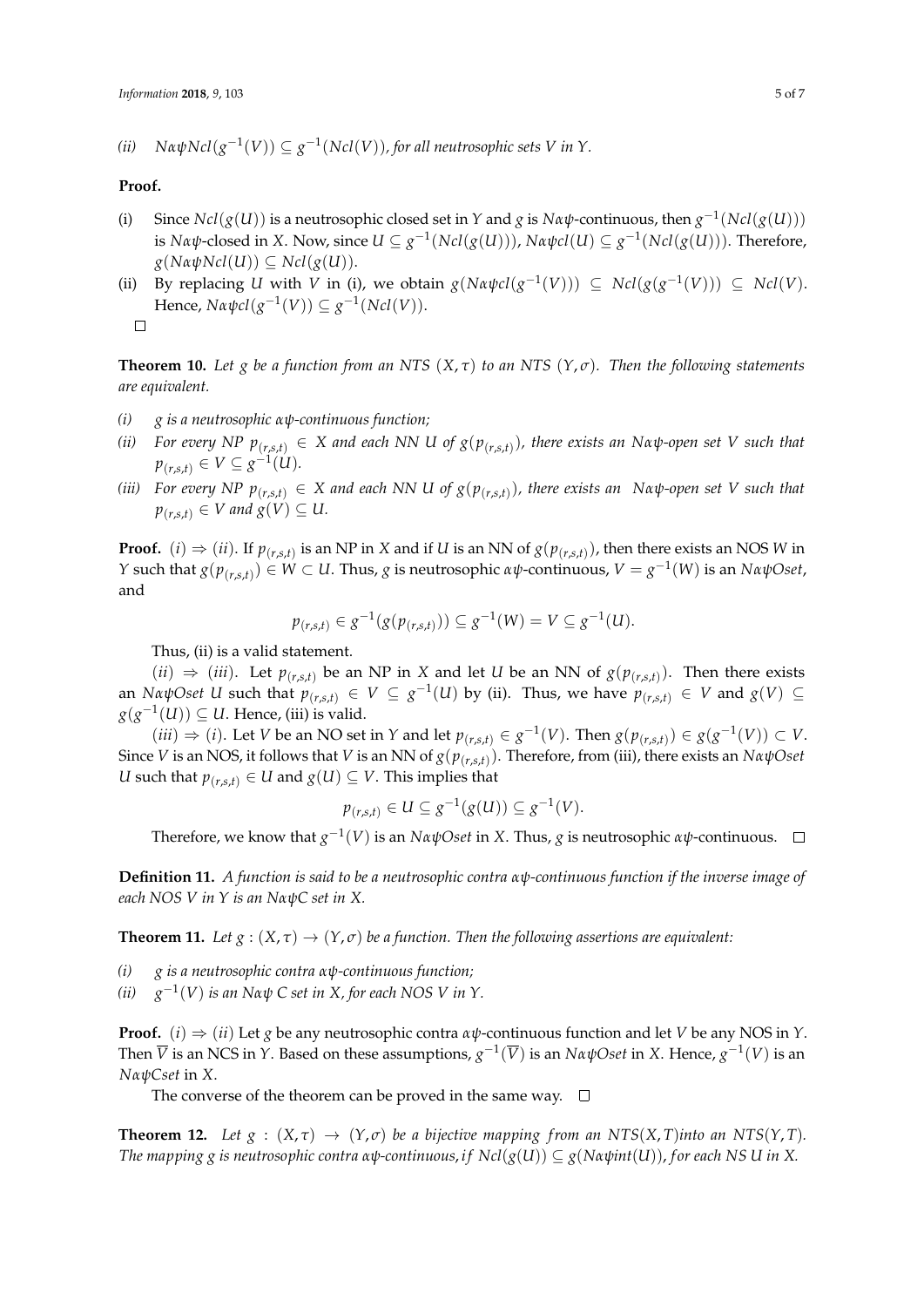**Proof.** Let *V* be any NCS in *X*. Then  $Ncl(V) = V$ , and *g* is onto, by assumption, which shows that  $g(N\alpha\psi int(g^{-1}(V))) \supseteq Ncl(g(g^{-1}(V))) = Ncl(V) = V$ . Hence,  $g^{-1}(g(N\alpha\psi int(g^{-1}(V)))) \supseteq$  $g^{-1}(V)$ . Since *g* is an into mapping, we have *Nαψint*( $g^{-1}(V)$ ) =  $g^{-1}(g(Naψint(g^{-1}(V))))$  ⊇  $g^{-1}(V)$ .  $\text{Therefore, } Nαψint(g<sup>-1</sup>(V)) = g<sup>-1</sup>(V)$ , so  $g<sup>-1</sup>(V)$  is an  $NαψO$  set in *X*. Hence, *g* is a neutrosophic contra *αψ*-continuous mapping.

**Theorem 13.** *Let*  $g : (X, \tau) \to (Y, \sigma)$  *be a mapping. Then the following statements are equivalent:* 

- *(i) g is a neutrosophic contra αψ-continuous mapping;*
- *(ii) f or each NP p*(*r*,*s*,*t*) *in X and NCS V containing g*(*p*(*r*,*s*,*t*) ) *there existsanNαψOset U in X containing*  $p_{(r,s,t)}$  such that  $A \subseteq f^{-1}(B)$ ;
- *(iii) f or each NP p*(*r*,*s*,*t*) *in X and NCS V containing p*(*r*,*s*,*t*) *there existsanNαψOset U in X containing*  $p_{(r,s,t)}$  such that  $g(U) \subseteq V$ .

**Proof.** (*i*)  $\Rightarrow$  (*ii*) Let *g* be a neutrosophic contra *αψ*-continuous mapping, let *V* be any NCS in *Y* and let  $p_{(r,s,t)}$  be an NP in X and such that  $g(p_{(r,s,t)}) \in V$ . Then  $p_{(r,s,t)} \in g^{-1}(V) = N \alpha \psi \text{int}(g^{-1}(V))$ .  $Let U = Nαψint(g<sup>-1</sup>(V))$ . Then *U* is an  $NαψOset$  and  $U = Nαψint(g<sup>-1</sup>(V)) ⊆ g<sup>-1</sup>(V)$ .

 $(iii)$  ⇒  $(iii)$  The results follow from evident relations  $g(U) \subseteq g(g^{-1}(V)) \subseteq V$ .

 $(iii)$  ⇒ (*i*) Let *V* be any NCS in *Y* and let  $p_{(r,s,t)}$  be an NP in *X* such that  $p_{(r,s,t)}$  ∈  $g^{-1}(V)$ . Then  $g(p_{(r,s,t)}) \in V$ . According to the assumption, there exists an *NαψOS U* in *X* such that  $p_{(r,s,t)}$   $\in$   $U$  and  $g(U)$   $\subseteq$   $V$ . Hence,  $p_{(r,s,t)}$   $\in$   $U \subseteq g^{-1}(g(U)) \subseteq g^{-1}(V)$ . Therefore,  $p_{(r,s,t)}$   $\in$  $U = \alpha \psi \text{int}(U) \subseteq N \alpha \psi \text{int}(g^{-1}(V))$ . Since  $p_{(r,s,t)}$  is an arbitrary NP and  $g^{-1}(V)$  is the union of all NPs in  $g^{-1}(V)$ , we obtain that  $g^{-1}(V) \subseteq N \alpha \psi int(g^{-1}(V))$ . Thus,  $g$  is a neutrosophic contra *Nαψ*-continuous mapping. □

**Corollary 2.** Let *X*, *X*<sub>1</sub> and *X*<sub>2</sub> be NTS sets,  $p_1 : X \rightarrow X_1 \times X_2$  and  $p_2 : X \rightarrow X_1 \times X_2$  are the *projections of X*<sup>1</sup> × *X*<sup>2</sup> *onto X<sup>i</sup> ,* (*i* = 1, 2)*. If g* : *X* → *X*<sup>1</sup> × *X*<sup>2</sup> *is a neutrosophic contra αψ-continuous, then pig are also neutrosophic contra αψ-continuous mapping.*

**Proof.** This proof follows from the fact that the projections are all neutrosophic continuous functions.

**Theorem 14.** Let  $g : (X_1, \tau) \rightarrow (Y_1, \sigma)$  be a function. If the graph h:  $X_1 \rightarrow$ *X*1× *Y*<sup>1</sup> *o f g is neutrosophic contra αψ-continuous*, *then g is neutrosophic contra αψ-continuous*.

**Proof.** For every NOS, *V* in  $Y_1$  holds  $g^{-1}(V) = 1 \wedge g^{-1}(V) = h^{-1}(1 \times V)$ . Since *h* is a neutrosophic contra αψ-continuous mapping and  $1 \times V$  is an NOS in  $X_1 \times Y_1$ ,  $g^{-1}(V)$  is an  $N$ αψCset in  $X_1$ , so  $g$  is a neutrosophic contra *αψ*-continuous mapping.

**Author Contributions:** All authors have contributed equally to this paper. The individual responsibilities and contribution of all authors can be described as follows: the idea of this paper was put forward by Mani Parimala. Ramalingam Udhaykumar and Saeid Jafari completed the preparatory work of the paper. Florentin Smarandache and Saeid Jafari analyzed the existing work. The revision and submission of this paper was completed by Mani Parimala and Ramalingam Udhayakumar.

**Conflicts of Interest:** The authors declare no conflict of interest.

#### **References**

- <span id="page-5-0"></span>1. Zadeh, L.A. Fuzzy Sets. *Inf. Control* **1965**, *8*, 338–353.
- <span id="page-5-1"></span>2. Atanassov, K. Intuitionstic fuzzy sets. *Fuzzy Sets Syst.* **1986**, *20*, 87–96.
- 3. Atanassov, K. *Review and New Results on Intuitionistic Fuzzy Sets*; Preprint IM-MFAIS-1-88; Mathematical Foundations of Artificial Intelligence Seminar: Sofia, Bulgaria, 1988.